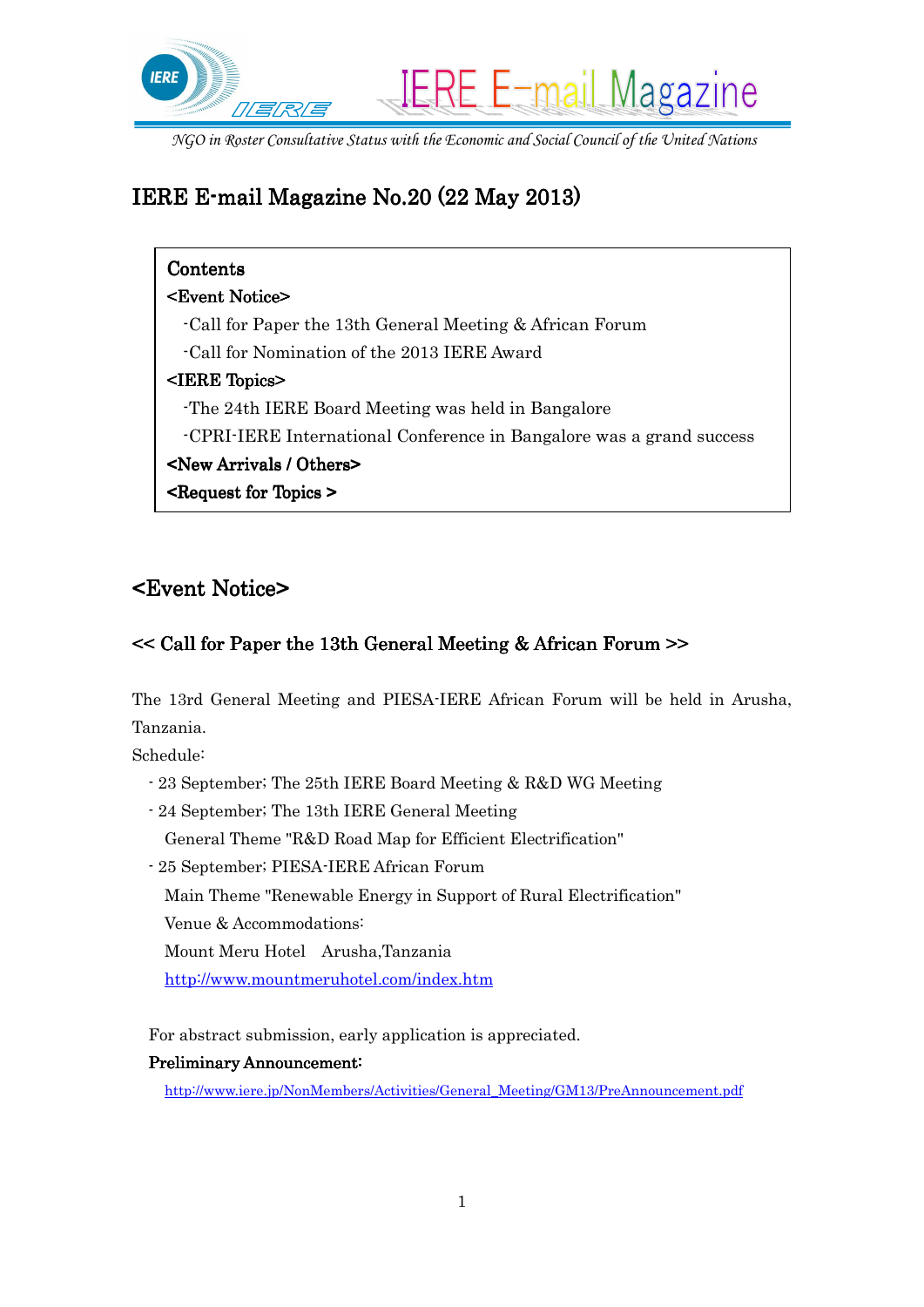

**IERE E-mail Magazine** 

#### Abstract Format:

http://www.iere.jp/NonMembers/Information/Preparation\_Events/Format\_7/AbstractFormat\_13GM\_AFM.zip

### << Call for Nomination of the 2013 IERE Award >><<REMINDER>> EMINDER>>

IERE Members are expected to nominate candidates for 2013 IERE Award before the deadline of May 31 (Friday) by an e-mail to the IERE Central Office.

A nominee need not belong to an IERE member body; however, he or she must be alive at the time of nomination.

It represents a prestigious recognition of an individual or a team who has added outstanding contributions to R&D or to its management in the electric power field.

Please see;

http://www.iere.jp/Members/Information/Others/Award2013/index.html

### $\leq$ IERE Topics  $\geq$

#### << The 24th IERE Board Meeting was held in Bangalore>>

The 24th IERE Board Meeting was held on 18 April, 2013 in Sheraton Bangalore Hotel Brigade Gate way, India.

The main agenda were as below;

-Review of membership.

-IERE Progress Reports, Accounting Report/Budget Plan, and the Annual Report were explained by Central Office and approved by the Board.

-Future plan of TIS-Asia activities.

-IERE strategy, focusing on "Technology Leaders Forum" as well as "The contents of Technology Management"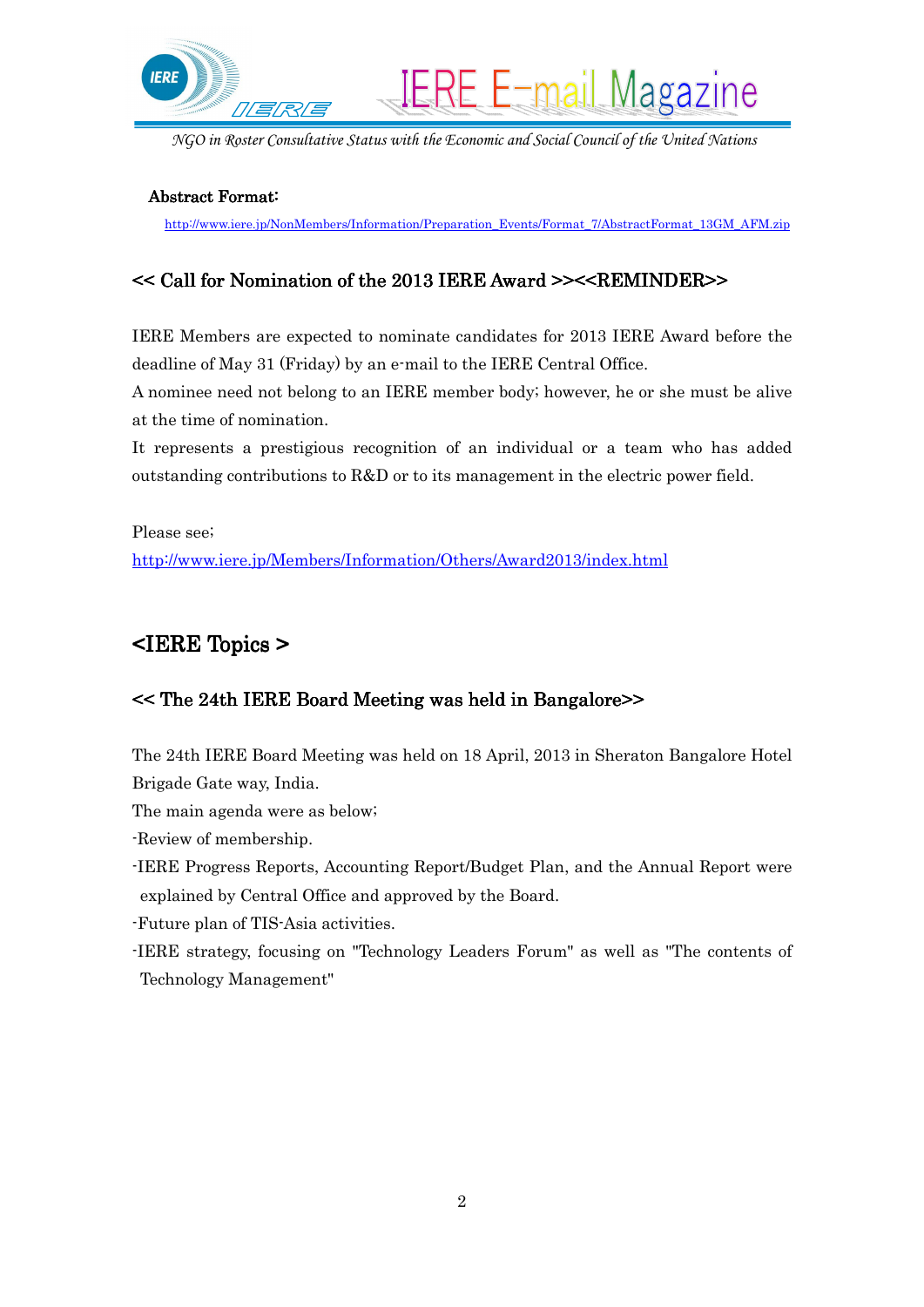

 $<<$ CPRI-IERE International Conference in Bangalore was a grand success  $>$ 

CPRI-IERE International Conference "Emerging Automation & IT for Power Industry Growth" was held on 19th - 20th April, 2013 at JN Tata Auditorium, Bangalore, India. There were more than 100 participants and active discussion, under outstanding organization by CPRI members.

Dr. Roland Nieva Gomez, Chairman and Mr. Tetsuo Matsumura, Secretary General of IERE delivered addresses in the inaugural.

There were 10 sessions about power plant automation, asset management/process monitoring, advances in automation-nuclear energy, substation automation/smart grid, and so on.



Mr. Roger Ballay, Advising Chair Emeritus IERE took the chair at the concluding sessions.

### $\leq$ New Arrivals / Others $\geq$

-IERE Central Office has issued Annual Report 2012.

Annual Report 2012 describes whole activities last year in detail. It will be soon delivered to each IERE member.

Members can also download and browse the file in PDF at IERE Web Site. http://www.iere.jp/Members/Information/Publication/Annual\_Report/AN2012.pdf

- 20% discount code for participation in the Global Energy Systems Conference 2013 (26th to 28th June, Edinburgh, Scotland) was distributed to IERE members on May 14th by Central Office e-mail.

- IERE Brochure was updated as of April, 2013. http://www.iere.jp/NonMembers/About\_Us/IERE\_brochure.pdf
- Fact Sheet was updated. http://www.iere.jp/NonMembers/Information/Fact\_Sheet/index.html